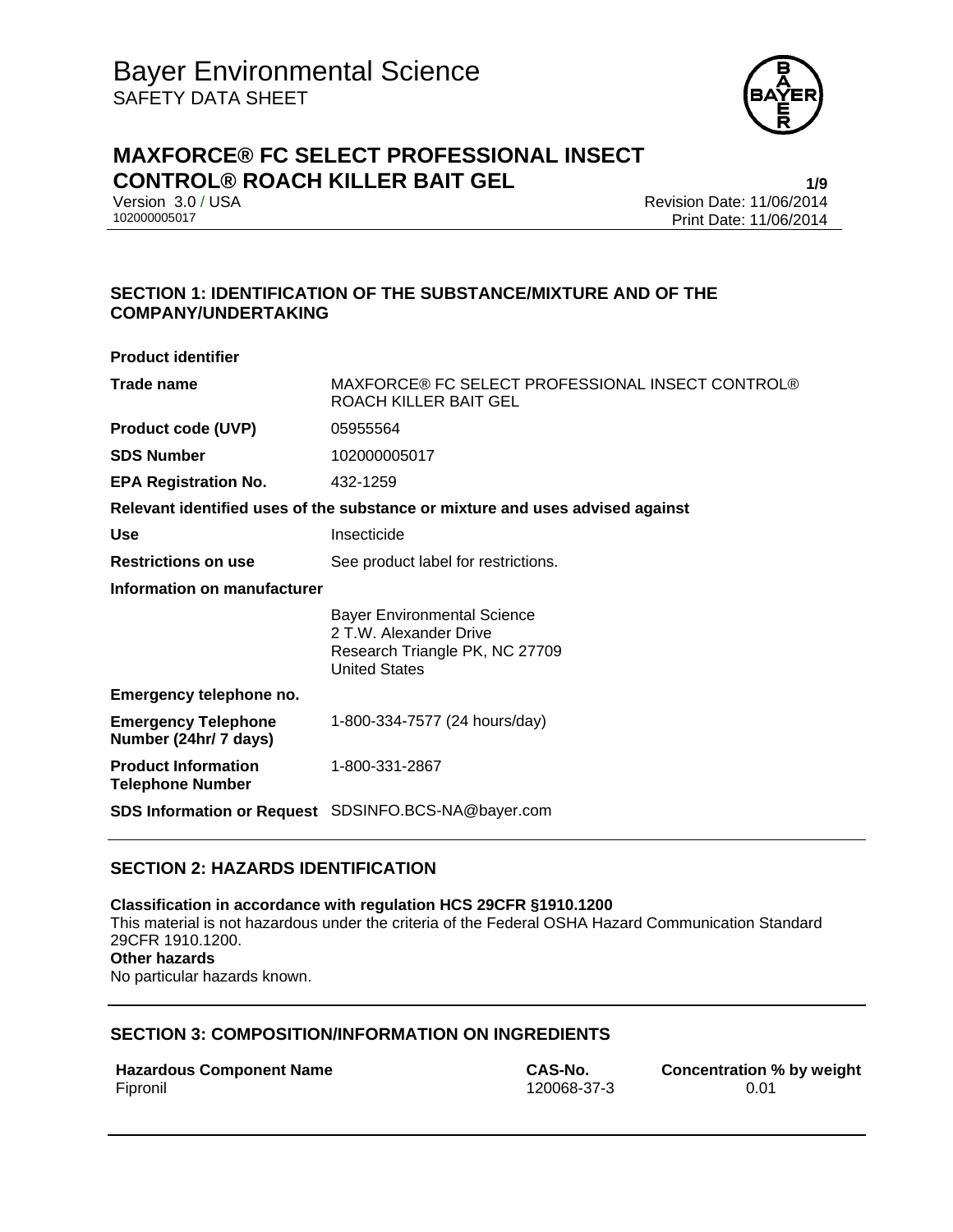

# **MAXFORCE® FC SELECT PROFESSIONAL INSECT CONTROL® ROACH KILLER BAIT GEL**<br>Version 3.0 / USA **Property Accord 2014** Revision Date: 11/06/2014

Version 3.0 / USA Revision Date: 11/06/2014<br>102000005017 Print Date: 11/06/2014 Print Date: 11/06/2014

# **SECTION 4: FIRST AID MEASURES**

| <b>Description of first aid measures</b>                                   |                                                                                                                                                                                                                                                                                                           |  |
|----------------------------------------------------------------------------|-----------------------------------------------------------------------------------------------------------------------------------------------------------------------------------------------------------------------------------------------------------------------------------------------------------|--|
| <b>General advice</b>                                                      | When possible, have the product container or label with you when<br>calling a poison control center or doctor or going for treatment.                                                                                                                                                                     |  |
| <b>Inhalation</b>                                                          | Move to fresh air. If person is not breathing, call 911 or an ambulance,<br>then give artificial respiration, preferably mouth-to-mouth if possible. Call<br>a physician or poison control center immediately.                                                                                            |  |
| <b>Skin contact</b>                                                        | Take off contaminated clothing and shoes immediately. Wash off<br>immediately with plenty of water for at least 15 minutes. Call a physician<br>or poison control center immediately.                                                                                                                     |  |
| Eye contact                                                                | Hold eye open and rinse slowly and gently with water for 15-20 minutes.<br>Remove contact lenses, if present, after the first 5 minutes, then<br>continue rinsing eye. Call a physician or poison control center<br>immediately.                                                                          |  |
| Ingestion                                                                  | Call a physician or poison control center immediately. Rinse out mouth<br>and give water in small sips to drink. DO NOT induce vomiting unless<br>directed to do so by a physician or poison control center. Never give<br>anything by mouth to an unconscious person. Do not leave victim<br>unattended. |  |
| Most important symptoms and effects, both acute and delayed                |                                                                                                                                                                                                                                                                                                           |  |
| <b>Symptoms</b>                                                            | The following symptoms may occur:, Restlessness, Anxiety, Tremors                                                                                                                                                                                                                                         |  |
| Indication of any immediate medical attention and special treatment needed |                                                                                                                                                                                                                                                                                                           |  |
| <b>Treatment</b>                                                           | Appropriate supportive and symptomatic treatment as indicated by the<br>patient's condition is recommended. There is no specific antidote.                                                                                                                                                                |  |

### **SECTION 5: FIREFIGHTING MEASURES**

| <b>Extinguishing media</b>                                  |                                                                                                                                                                                              |
|-------------------------------------------------------------|----------------------------------------------------------------------------------------------------------------------------------------------------------------------------------------------|
| <b>Suitable</b>                                             | Dry chemical, Foam, Water, Carbon dioxide (CO2)                                                                                                                                              |
| Unsuitable                                                  | None known.                                                                                                                                                                                  |
| Special hazards arising<br>from the substance or<br>mixture | Dangerous gases are evolved in the event of a fire.                                                                                                                                          |
| <b>Advice for firefighters</b>                              |                                                                                                                                                                                              |
| <b>Special protective</b><br>equipment for fire-fighters    | Firefighters should wear NIOSH approved self-contained breathing<br>apparatus and full protective clothing.                                                                                  |
| <b>Further information</b>                                  | Keep out of smoke. Fight fire from upwind position. Cool closed<br>containers exposed to fire with water spray. Do not allow run-off from<br>fire fighting to enter drains or water courses. |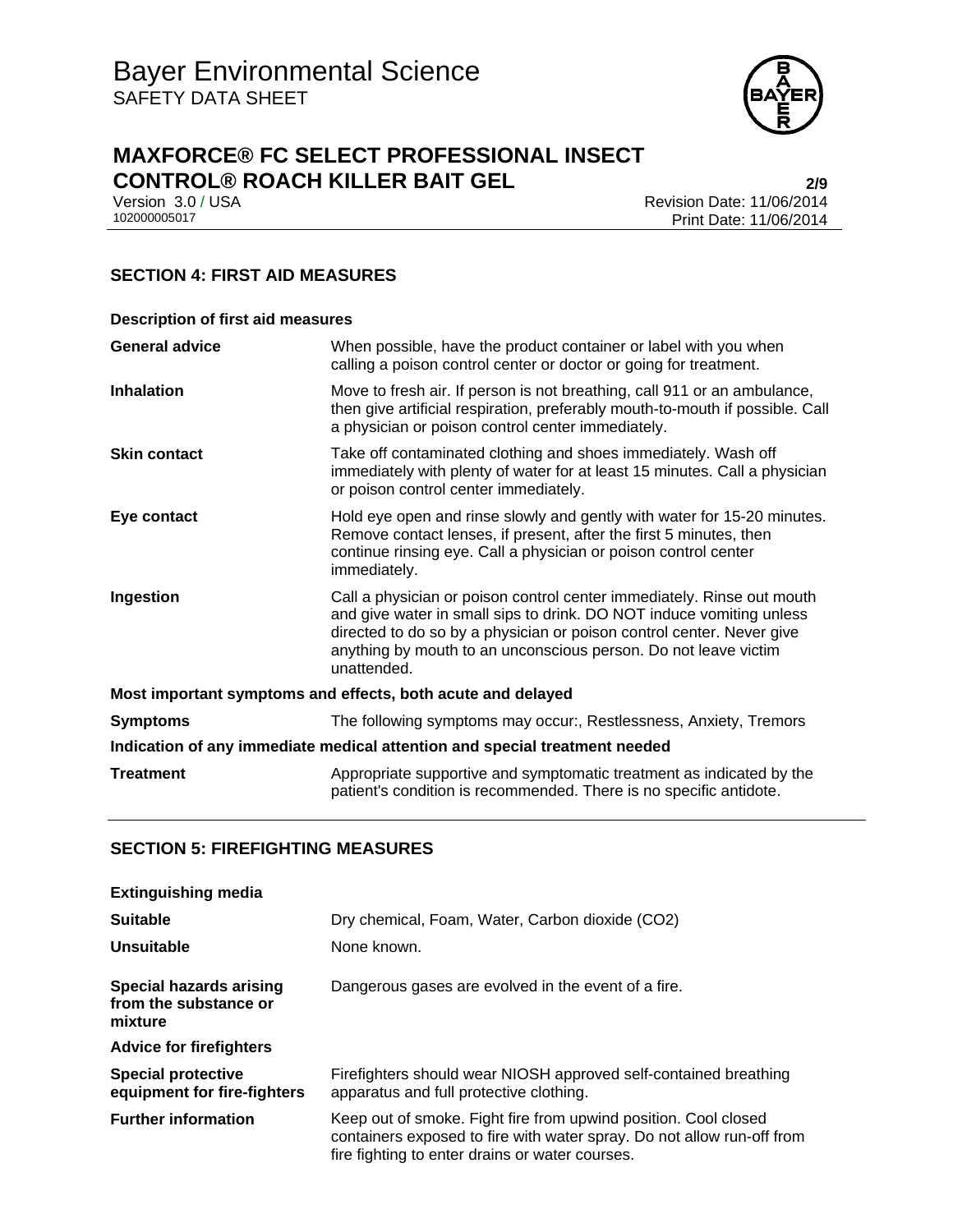

# **MAXFORCE® FC SELECT PROFESSIONAL INSECT CONTROL® ROACH KILLER BAIT GEL**<br>Version 3.0 / USA<br>Revision Date: 11/06/2014

Version 3.0 / USA Revision Date: 11/06/2014<br>102000005017 Print Date: 11/06/2014 Print Date: 11/06/2014

| <b>Flash point</b>              | not applicable    |
|---------------------------------|-------------------|
| <b>Autoignition temperature</b> | no data available |
| <b>Lower explosion limit</b>    | not applicable    |
| <b>Upper explosion limit</b>    | not applicable    |
| <b>Explosivity</b>              | no data available |

# **SECTION 6: ACCIDENTAL RELEASE MEASURES**

#### **Personal precautions, protective equipment and emergency procedures**

| <b>Precautions</b>                                    | Keep unauthorized people away. Isolate hazard area. Avoid contact<br>with spilled product or contaminated surfaces.                                                                  |  |
|-------------------------------------------------------|--------------------------------------------------------------------------------------------------------------------------------------------------------------------------------------|--|
| Methods and materials for containment and cleaning up |                                                                                                                                                                                      |  |
| Methods for cleaning up                               | Collect and transfer the product into a properly labelled and tightly<br>closed container. Clean contaminated floors and objects thoroughly,<br>observing environmental regulations. |  |
| <b>Additional advice</b>                              | Use personal protective equipment. Do not allow to enter soil,<br>waterways or waste water canal.                                                                                    |  |
| Reference to other sections                           | Information regarding safe handling, see section 7.<br>Information regarding personal protective equipment, see section 8.<br>Information regarding waste disposal, see section 13.  |  |

# **SECTION 7: HANDLING AND STORAGE**

#### **Precautions for safe handling**

| Advice on safe handling                                      | Product will stain porous surfaces.<br>Use only in area provided with appropriate exhaust ventilation.                                                                                                                  |  |
|--------------------------------------------------------------|-------------------------------------------------------------------------------------------------------------------------------------------------------------------------------------------------------------------------|--|
| <b>Advice on protection</b><br>against fire and explosion    | Do not use this product in or on electrical equipment due to the<br>possibility of shock hazard.                                                                                                                        |  |
| <b>Hygiene measures</b>                                      | Keep away from food, drink and animal feedingstuffs.<br>Wash hands thoroughly with soap and water after handling and before<br>eating, drinking, chewing gum, using tobacco, using the toilet or<br>applying cosmetics. |  |
| Conditions for safe storage, including any incompatibilities |                                                                                                                                                                                                                         |  |
| <b>Requirements for storage</b><br>areas and containers      | Keep containers tightly closed in a dry, cool and well-ventilated place.<br>Keep out of reach of children and animals.                                                                                                  |  |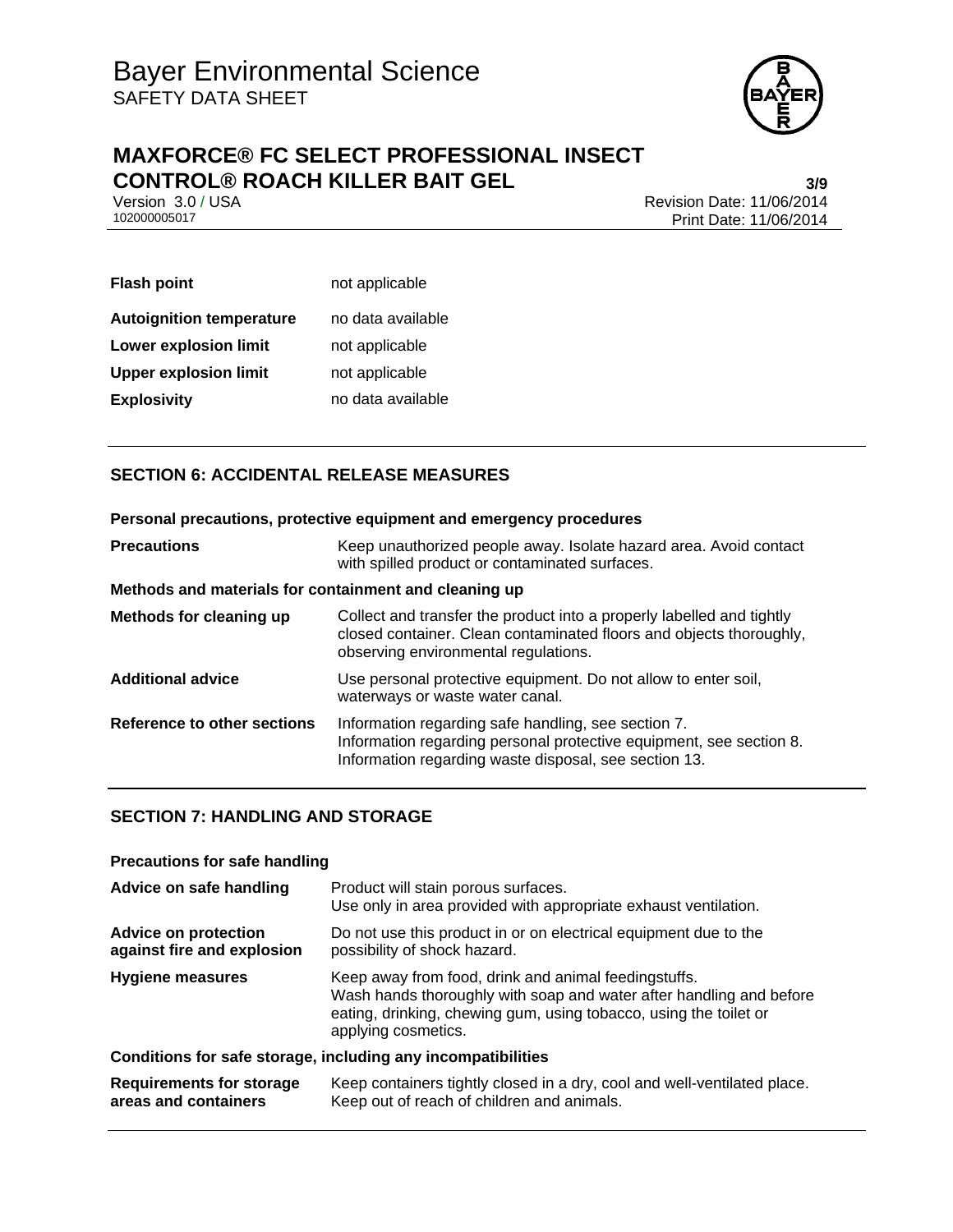

# **MAXFORCE® FC SELECT PROFESSIONAL INSECT CONTROL® ROACH KILLER BAIT GEL 4/9**

Version 3.0 / USA Revision Date: 11/06/2014<br>102000005017 Print Date: 11/06/2014 Print Date: 11/06/2014

## **SECTION 8: EXPOSURE CONTROLS/PERSONAL PROTECTION**

#### **Control parameters**

| <b>Components</b>                 | CAS-No.       | <b>Control parameters</b>       | <b>Update</b> | <b>Basis</b>       |
|-----------------------------------|---------------|---------------------------------|---------------|--------------------|
| Fipronil<br>(Particulate.)        | 120068-37-3   | 50ug/m3<br>(ST ESL)             | 02 2013       | <b>TX ESL</b>      |
| Fipronil<br>(Particulate.)        | 120068-37-3   | 5 <sub>ug</sub> /m3<br>(AN ESL) | 02 2013       | <b>TX ESL</b>      |
| Fipronil                          | 120068-37-3   | 0.035 mg/m3<br>(TWA)            |               | OES BCS*           |
| Sucrose                           | $57 - 50 - 1$ | 10 mg/m3<br>(TWA)               | 02 2012       | <b>ACGIH</b>       |
| Sucrose<br>(Respirable.)          | $57 - 50 - 1$ | $5 \text{ mg/m}$ 3<br>(REL)     | 2010          | <b>NIOSH</b>       |
| Sucrose<br>(Total)                | $57 - 50 - 1$ | 10 mg/m3<br>(REL)               | 2010          | <b>NIOSH</b>       |
| Sucrose<br>(Total dust.)          | $57 - 50 - 1$ | $15 \text{ mg/m}$<br>(PEL)      | 02 2006       | OSHA <sub>Z1</sub> |
| Sucrose<br>(Respirable fraction.) | $57 - 50 - 1$ | $5 \text{ mg/m}$ 3<br>(PEL)     | 02 2006       | OSHA <sub>Z1</sub> |
| Sucrose<br>(Respirable fraction.) | $57 - 50 - 1$ | $5$ mg/m $3$<br>(TWA)           | 1989          | OSHA Z1A           |
| Sucrose<br>(Total dust.)          | $57 - 50 - 1$ | 15 mg/m3<br>(TWA)               | 1989          | OSHA Z1A           |
| Sucrose<br>(Respirable fraction.) | $57 - 50 - 1$ | $5$ mg/m $3$<br>(TWA)           | 06 2008       | TN OEL             |
| Sucrose<br>(Total dust.)          | $57 - 50 - 1$ | 15 mg/m3<br>(TWA)               | 06 2008       | TN OEL             |
| Sucrose<br>(Particulate.)         | $57 - 50 - 1$ | 50ug/m3<br>(ST ESL)             | 02 2013       | <b>TX ESL</b>      |
| Sucrose<br>(Particulate.)         | $57 - 50 - 1$ | 5 <sub>ug</sub> /m3<br>(AN ESL) | 02 2013       | <b>TX ESL</b>      |

No control parameters known.

\*OES BCS: Internal Bayer CropScience "Occupational Exposure Standard"

#### **Exposure controls**

#### **Personal protective equipment**

In normal use and handling conditions please refer to the label and/or leaflet. In all other cases the following recommendations would apply.

| <b>Respiratory protection</b> | Respiratory protection is not required under anticipated<br>circumstances of exposure. |  |
|-------------------------------|----------------------------------------------------------------------------------------|--|
| <b>Hand protection</b>        | Protective gloves                                                                      |  |
| Eye protection                | Safety glasses with side-shields                                                       |  |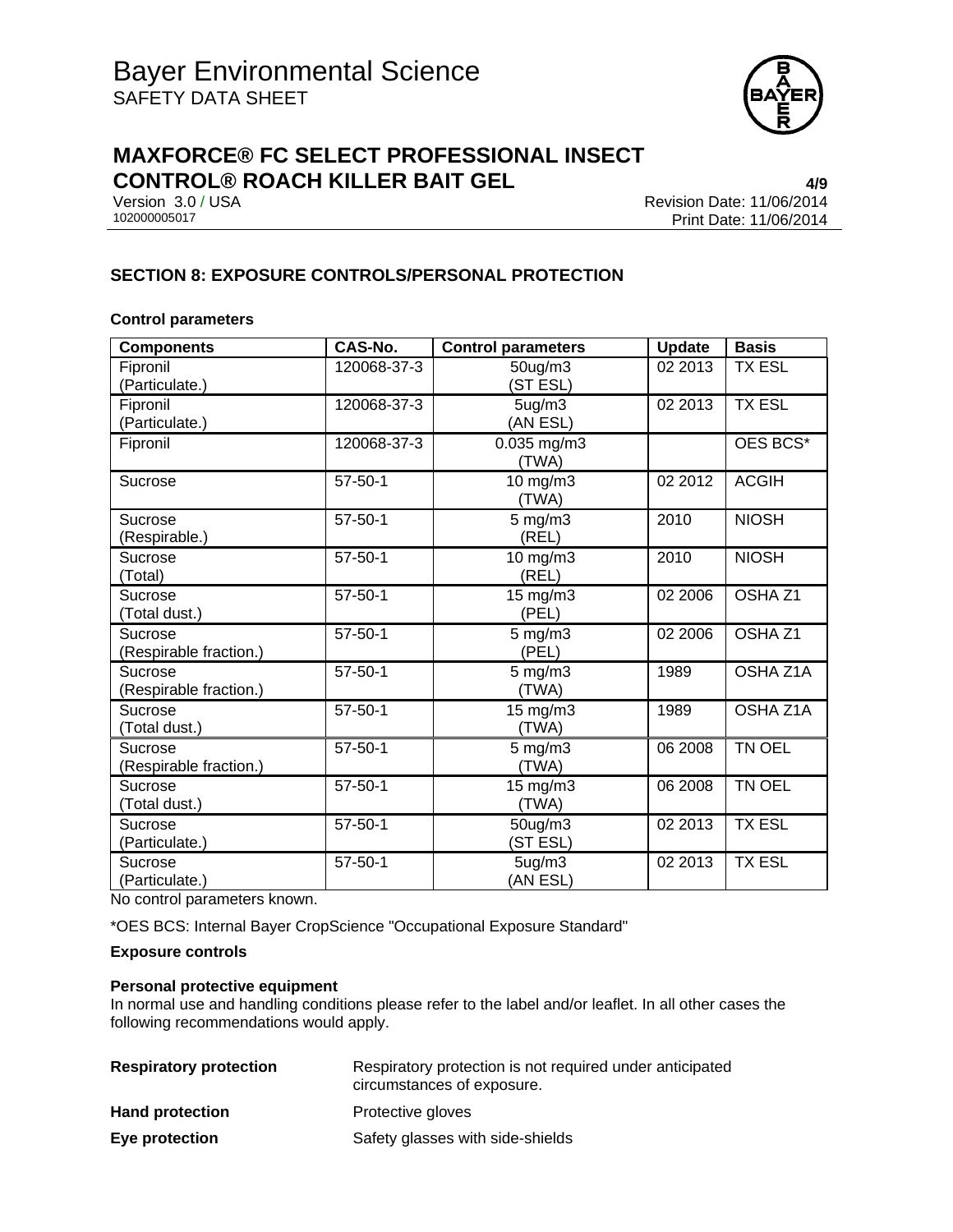

# **MAXFORCE® FC SELECT PROFESSIONAL INSECT CONTROL® ROACH KILLER BAIT GEL 5/9**

Version 3.0 / USA Revision Date: 11/06/2014<br>102000005017 Print Date: 11/06/2014 Print Date: 11/06/2014

# **Skin and body protection** Wear long-sleeved shirt and long pants and shoes plus socks.

**General protective measures** Follow manufacturer's instructions for cleaning/maintaining PPE. If no such instructions for washables, use detergent and warm/tepid water. Keep and wash PPE separately from other laundry.

# **SECTION 9. PHYSICAL AND CHEMICAL PROPERTIES**

| Appearance                                              | light brown                                                    |
|---------------------------------------------------------|----------------------------------------------------------------|
| <b>Physical State</b>                                   | gel                                                            |
| Odor                                                    | sweet                                                          |
| <b>Odour Threshold</b>                                  | no data available                                              |
| рH                                                      | no data available                                              |
| <b>Vapor Pressure</b>                                   | no data available                                              |
| Vapor Density (Air = 1)                                 | no data available                                              |
| <b>Specific Gravity</b>                                 | no data available                                              |
| <b>Evapouration rate</b>                                | no data available                                              |
| <b>Boiling Point</b><br><b>Melting / Freezing Point</b> | no data available<br>no data available                         |
| <b>Water solubility</b>                                 | soluble                                                        |
| <b>Minimum Ignition Energy</b>                          | not applicable                                                 |
| <b>Decomposition</b><br>temperature                     | no data available                                              |
| <b>Partition coefficient: n-</b><br>octanol/water       | not applicable                                                 |
| <b>Viscosity</b>                                        | 55,000 - 180,000 cps at 25 °C<br>40,000 - 115,000 cps at 25 °C |
| <b>Flash point</b>                                      | not applicable                                                 |
| <b>Autoignition temperature</b>                         | no data available                                              |
| <b>Lower explosion limit</b>                            | not applicable                                                 |
| <b>Upper explosion limit</b>                            | not applicable                                                 |
| <b>Explosivity</b>                                      | no data available                                              |
|                                                         |                                                                |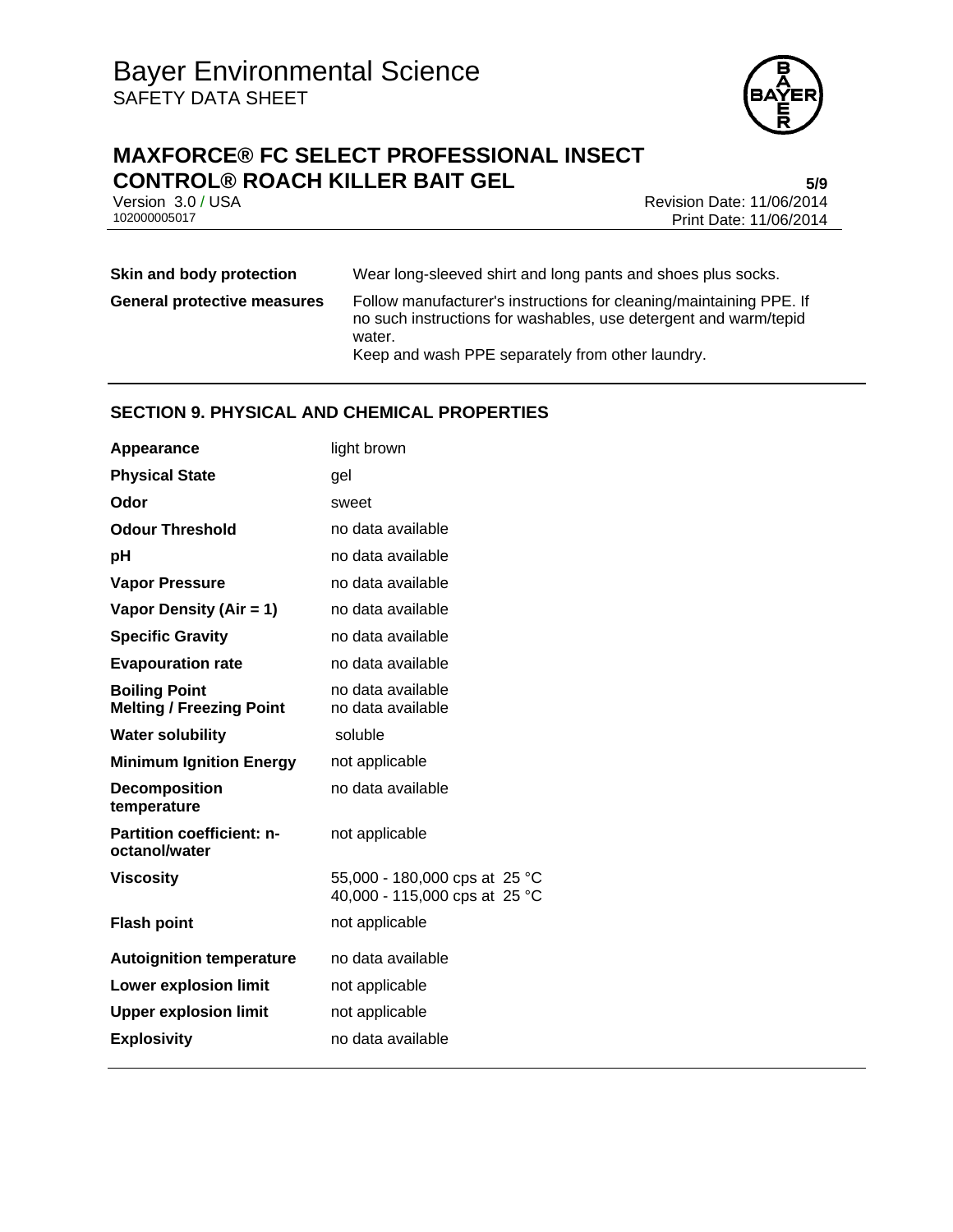

# **MAXFORCE® FC SELECT PROFESSIONAL INSECT CONTROL® ROACH KILLER BAIT GEL 6/9**

Version 3.0 / USA Revision Date: 11/06/2014<br>102000005017 Print Date: 11/06/2014 Print Date: 11/06/2014

# **SECTION 10: STABILITY AND REACTIVITY**

| <b>Reactivity</b>                            |                                                                       |
|----------------------------------------------|-----------------------------------------------------------------------|
| <b>Thermal decomposition</b>                 | no data available                                                     |
| <b>Chemical stability</b>                    | Stable under normal conditions.                                       |
| <b>Possibility of hazardous</b><br>reactions | No dangerous reaction known under conditions of normal use.           |
| <b>Conditions to avoid</b>                   | Extremes of temperature and direct sunlight.<br>Exposure to moisture. |
| Incompatible materials                       | Strong oxidizing agents, Strong bases, Strong acids                   |
| <b>Hazardous decomposition</b><br>products   | No decomposition products expected under normal conditions of use.    |

### **SECTION 11: TOXICOLOGICAL INFORMATION**

| <b>Exposure routes</b>   | Eye contact, Skin Absorption, Skin contact, Ingestion |
|--------------------------|-------------------------------------------------------|
| <b>Immediate Effects</b> |                                                       |
| Eve                      | Moderate eye irritation.                              |
| <b>Skin</b>              | Harmful if absorbed through skin.                     |

### **Information on toxicological effects**

| <b>Acute oral toxicity</b>       | LD50 (rat) $> 5,000$ mg/kg     |
|----------------------------------|--------------------------------|
| <b>Acute inhalation toxicity</b> |                                |
|                                  | no data available              |
| <b>Acute dermal toxicity</b>     | LD50 (rat) $> 5,000$ mg/kg     |
| <b>Skin irritation</b>           | Slight irritation (rabbit)     |
| <b>Eye irritation</b>            | Minimally irritating. (rabbit) |
| <b>Sensitisation</b>             | Non-sensitizing. (guinea pig)  |

#### **Assessment repeated dose toxicity**

Fipronil caused specific target organ toxicity in experimental animal studies in the following organ(s): liver. Fipronil caused neurobehavioral effects and/or neuropathological changes in animal studies.

#### **Assessment Mutagenicity**

Fipronil was not mutagenic or genotoxic in a battery of in vitro and in vivo tests.

### **Assessment Carcinogenicity**

Fipronil caused an increased incidence of tumours in rats in the following organ(s): Thyroid. The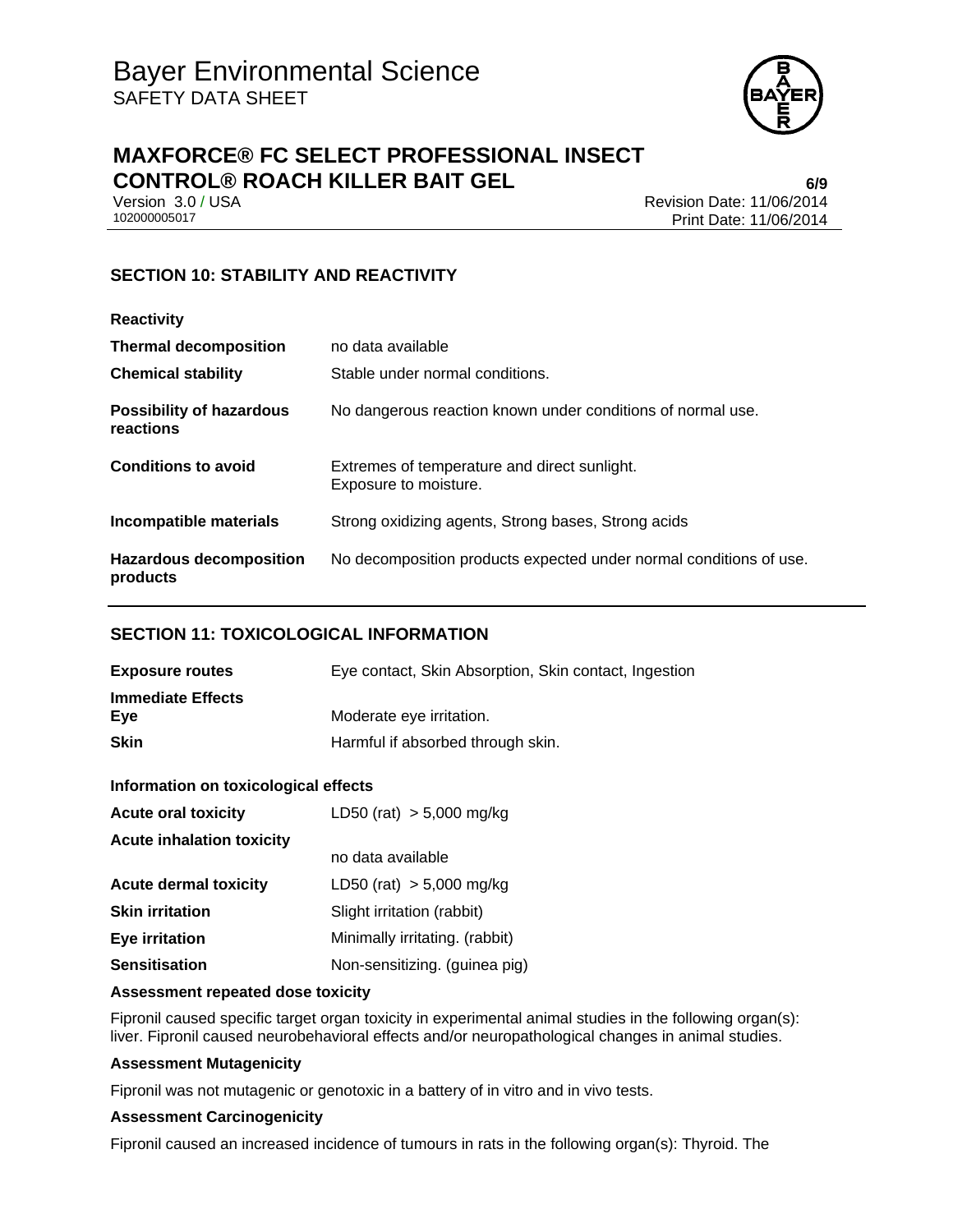

# **MAXFORCE® FC SELECT PROFESSIONAL INSECT CONTROL® ROACH KILLER BAIT GEL 7/9**

Version 3.0 / USA Revision Date: 11/06/2014<br>102000005017 Print Date: 11/06/2014 Print Date: 11/06/2014

mechanism that triggers tumours in rodents and the type of tumours observed are not relevant to humans.

**ACGIH** 

None.

**NTP** 

None.

**IARC** 

None.

**OSHA** 

None.

#### **Assessment toxicity to reproduction**

Fipronil caused reproduction toxicity in a two-generation study in rats only at dose levels also toxic to the parent animals. The reproduction toxicity seen with Fipronil is related to parental toxicity.

#### **Assessment developmental toxicity**

Fipronil did not cause developmental toxicity in rats and rabbits.

#### **Further information**

Acute toxicity studies have been bridged from a similar formulation(s). The non-acute information pertains to the active ingredient(s).

# **SECTION 12: ECOLOGICAL INFORMATION**

| <b>Toxicity to fish</b>                     | LC50 (Oncorhynchus mykiss (rainbow trout)) 0.25 mg/l<br>Exposure time: 96 h<br>The value mentioned relates to the active ingredient fipronil. |
|---------------------------------------------|-----------------------------------------------------------------------------------------------------------------------------------------------|
| <b>Toxicity to aquatic</b><br>invertebrates | EC50 (Daphnia magna (Water flea)) 0.19 mg/l<br>Exposure time: 48 h<br>The value mentioned relates to the active ingredient fipronil.          |
| <b>Toxicity to aquatic plants</b>           | EC50 (Scenedesmus subspicatus) 0.068 mg/l<br>Exposure time: 96 h<br>The value mentioned relates to the active ingredient fipronil.            |
| <b>Biodegradability</b>                     | Fipronil: ; not rapidly biodegradable                                                                                                         |
| Koc                                         | Fipronil: Koc: 427 - 1278                                                                                                                     |
| <b>Bioaccumulation</b>                      | Fipronil: Bioconcentration factor (BCF) 321; Does not bioaccumulate.                                                                          |
| <b>Mobility in soil</b>                     | Fipronil: Slightly mobile in soils                                                                                                            |
| <b>Environmental precautions</b>            | Do not allow to get into surface water, drains and ground water.<br>Do not contaminate surface or ground water by cleaning equipment or       |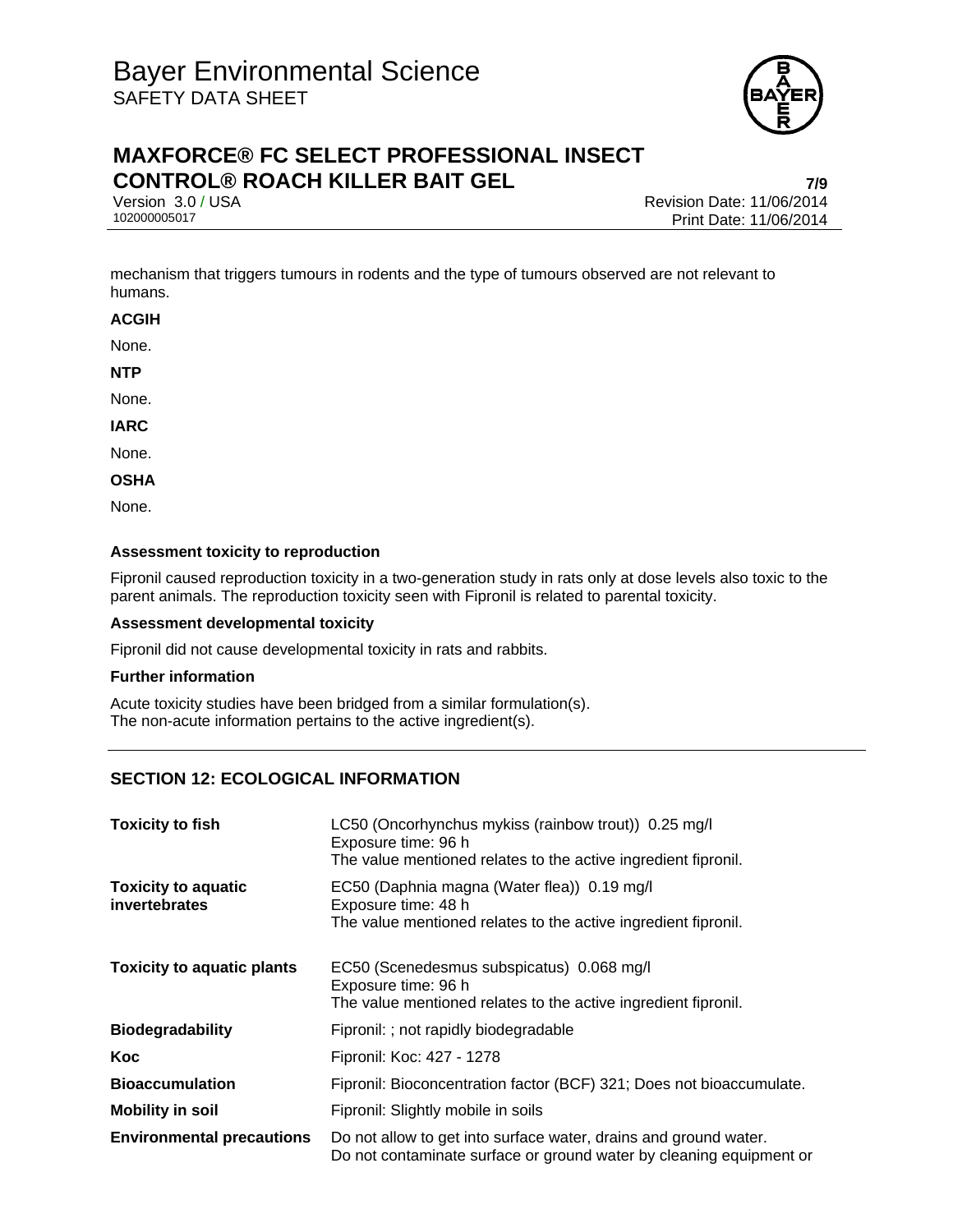

# **MAXFORCE® FC SELECT PROFESSIONAL INSECT CONTROL® ROACH KILLER BAIT GEL 8/9**

Version 3.0 / USA Revision Date: 11/06/2014<br>102000005017 Print Date: 11/06/2014 Print Date: 11/06/2014

> disposal of wastes, including equipment wash water. Apply this product as specified on the label.

# **SECTION 13: DISPOSAL CONSIDERATIONS**

| <b>Waste treatment methods</b> |                                                                                                                                                                                                               |
|--------------------------------|---------------------------------------------------------------------------------------------------------------------------------------------------------------------------------------------------------------|
| <b>Product</b>                 | Follow container label instructions for disposal of wastes generated<br>during use in compliance with the product label.<br>Never place unused product down any indoor or outdoor drain.                      |
| <b>Contaminated packaging</b>  | Do not re-use empty containers.<br>Wrap and discard in trash.<br>Follow advice on product label and/or leaflet.                                                                                               |
| <b>RCRA Information</b>        | Characterization and proper disposal of this material as a special or<br>hazardous waste is dependent upon Federal, State and local laws and<br>are the user's responsibility. RCRA classification may apply. |

### **SECTION 14: TRANSPORT INFORMATION**

According to national and international transport regulations this material is not classified as dangerous goods / hazardous material.

### **SECTION 15: REGULATORY INFORMATION**

**EPA Registration No.** 432-1259 **US Federal Regulations TSCA list** None. **US. Toxic Substances Control Act (TSCA) Section 12(b) Export Notification (40 CFR 707, Subpt D)** None. **SARA Title III - Section 302 - Notification and Information** None. **SARA Title III - Section 313 - Toxic Chemical Release Reporting** None. **US States Regulatory Reporting CA Prop65** This product does not contain any substances known to the State of California to cause cancer.

This product does not contain any substances known to the State of California to cause reproductive harm.

**US State Right-To-Know Ingredients** None.